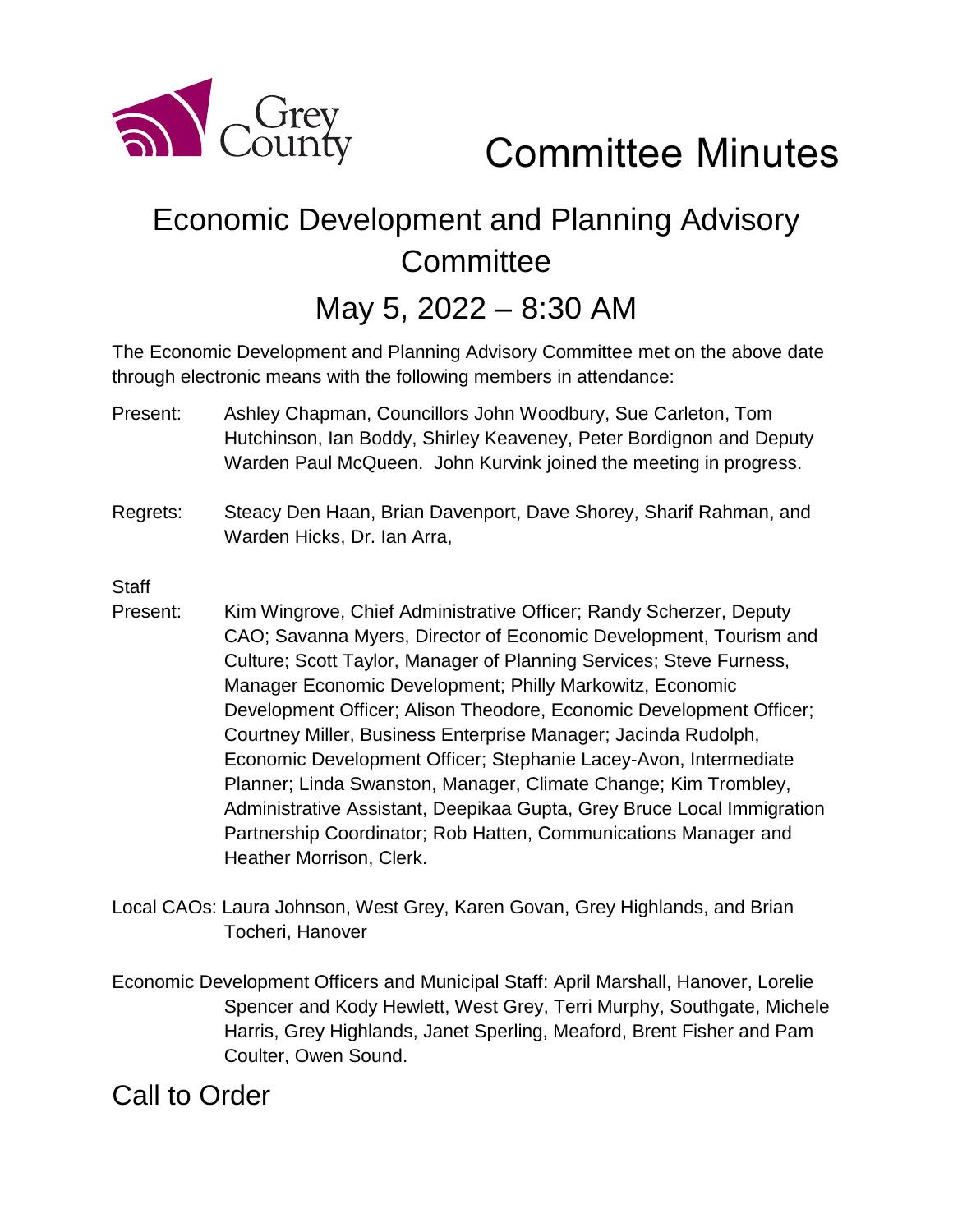## Declaration of Interest

There were no declarations made.

## **Reports**

## EDTC-ED-10-22 Investment Attraction Strategy

Steve Furness introduced Gerry Pisarzowski, Senior Consultant, Luigi Presta, Managing Partner and Tony Romano, Senior Consultant from ThinkCompass who provided an overview of the Investment Attraction Strategy for the Committee.

Mr. Pisarzowski provided some background information on the strategy and the competition for investment opportunities. He spoke to the economic development tools that are used to influence investment choices which include a combination of business retention and expansion opportunities along with investment attraction tools.

Mr. Pisarzowski then spoke to the influence of new investment. He noted that there are six key ways new investment can benefit local businesses including exports, new talent, competition, technology transfers, scale effects, and improved inputs. He then outlined the connection between the investment strategy and the County's Official Plan (OP) noting that there are five key themes in the OP including cultivate Grey, Develop Grey, Natural Grey, Live Grey, and Move Grey. He noted that the Investment Strategy also builds on the branding, inventory and labour force work already completed through the previous Economic Development Strategy which focused on becoming Investment Ready.

Mr. Pisarzowski outlined the strengths, weaknesses, opportunities, and threats relative to investment attraction in Grey County. He noted the strength included such things as availability of land for development, proximity to the Bruce Peninsula, Beaver Valley and Georgian Bay, the Wiarton International Airport, great quality of life, and support of local communities and municipalities amongst others. He then spoke to the weaknesses which include a tight labour market, short supply of affordable housing, lack of visibility in key markets, and distance from major 400 series highways.

Mr. Pisarzowski outlined the opportunities in the area which include the development of renewable energy projects, rising costs of doing business in the Greater Toronto Area (GTA), cost of living in the GTA, remote working opportunities, and others. He noted the threats include competition from other jurisdictions, the inability to differentiate Grey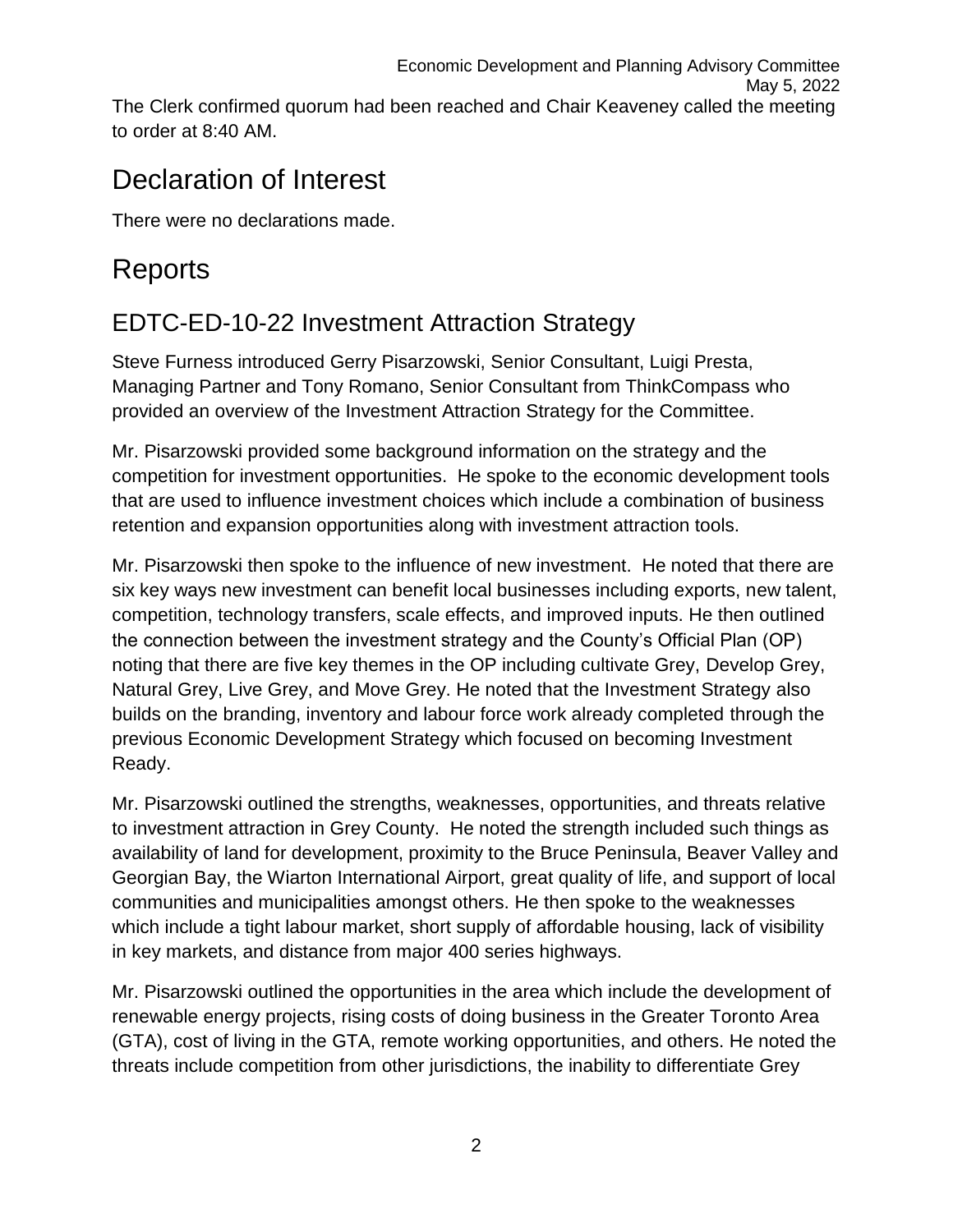County from other areas, insufficient resources to respond in a timely manner to potential investors, and lack of suitable land for industrial development, amongst others.

Mr. Pisarzowski then spoke to the ability to build on the strengths and leverage opportunities as part of the Investment Attraction Strategy. He spoke to opportunities in the agri-food industry, clean technology, knowledge-based labour market and tourism related experiences.

The Investment and Attraction Strategy identified six key investment goals:

- 1. Work with local businesses to encourage and support their commitment to invest, expand and create jobs and support the efforts of the Economic Development, Tourism and Culture Department
- 2. Enhance and promote Grey County's presence in the global market
- 3. Convince potential international investors in sectors such as advanced manufacturing, food processing and clean technology that Grey County is the best place to locate in North America
- 4. Market Grey County as a preferred location for investment in advanced manufacturing, food processing and clean technology
- 5. Engage with public and private sector organizations to build partnerships that promote Grey County as an attractive location for investment
- 6. Position Grey County and its member communities as investment-ready

The objectives, strategies, and implementation for each of the above-noted goals were then outlined. The timelines were reviewed with the Committee, noting both short and long-term goals.

Ashley Chapman left the meeting during the presentation.

Clerk Morrison noted that quorum has been lost and therefore general questions could be taken but no advancement of County business could occur.

General questions and comments related to the presentation and the goals contained in the strategy then followed from the Committee members. It was noted that there are benefits and opportunities across all municipalities in Grey County including arts and culture, and working towards more shovel ready lands. Broadband was discussed and it was noted that it is a requirement for residents and businesses alike. Clean energy technology opportunities were also highlighted.

Discussion on the Community Improvement Plans, Business Mix Analysis and Investment Strategy coordination were highlighted. Ms. Myers noted that these are two important pieces to make Grey County investment ready. She highlighted the broad view of investment opportunities across all areas of the county, reinforcing the importance of a collective Grey County approach, drawing on the assets, coordination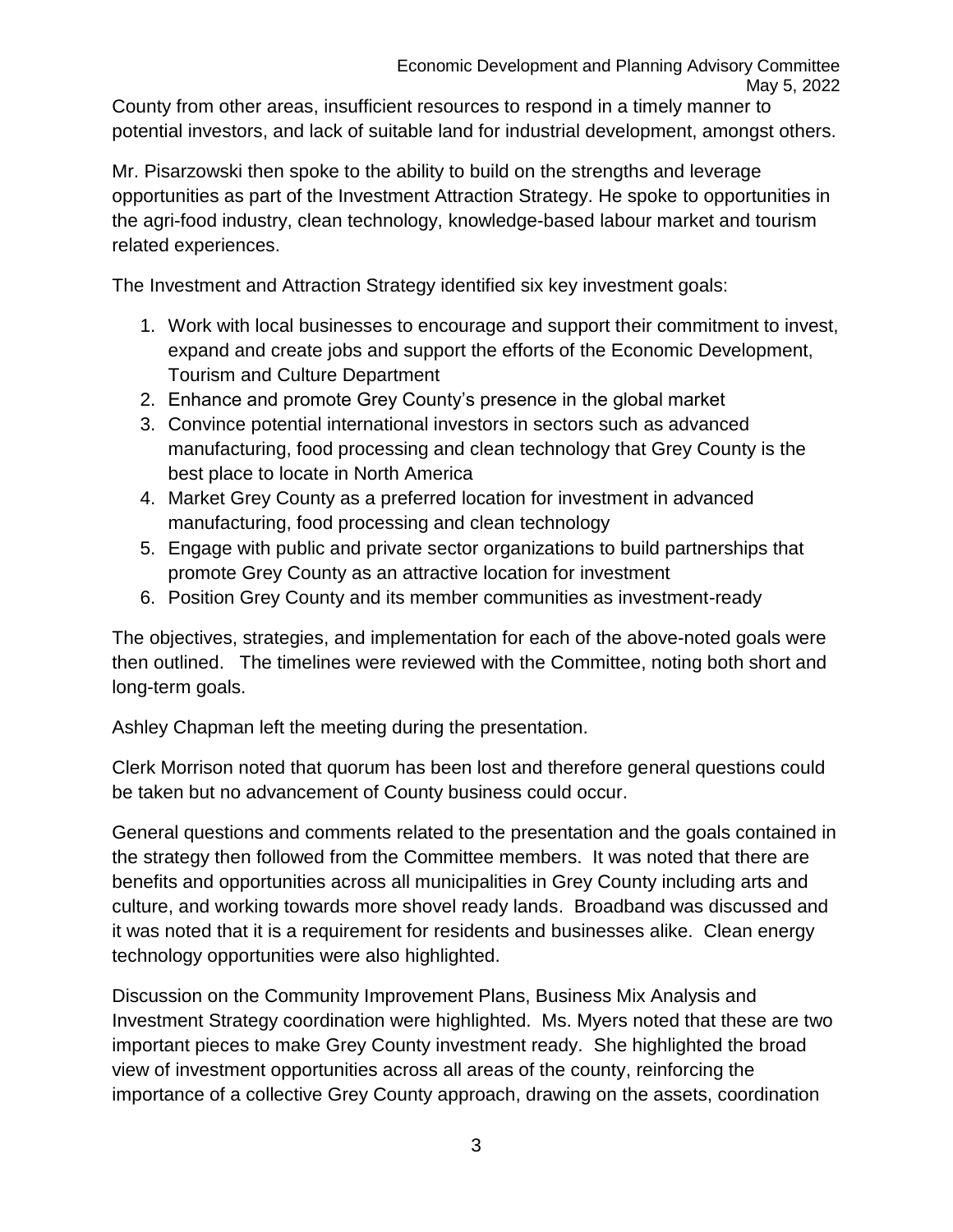and support of all municipalities. Clean energy was then highlighted as an opportunity within the area. Labour availability was also noted as a challenge across all sectors. The work being completed at Sydenham Campus was noted as a driver for business retention, and coordination of service providers, employers, Georgian College and local school boards. The success of LaunchPad and investments in youth and international students was also noted.

Clerk Morrison noted that member John Kurvink has joined the meeting and quorum was re-achieved.

It was noted that a collective approach and promotion and marketing of Grey's unique value proposition is the key to success in moving opportunities forward.

ED04-22 Moved by: Councillor Woodbury Seconded by: Councillor Hutchinson

**That Report EDTC-ED-10-22 be received, and the Investment Attraction Strategy be endorsed; and**

**That staff be directed to develop and execute the first mission as per the 2022 contribution agreement for CanExport Community Investments Subprogram; and** 

**That staff maintain the relationship with ThinkCOMPASS and enter an annual contract to execute the three-year strategic action plan alongside staff as per annual budget approval.** 

Carried

### Roundtable Discussion

Councillor Boddy noted that he and Steve Furness recently attended Canadian Nuclear Association Conference in Ottawa related to clean energy. He noted the opportunities for networking and industry relationships.

### Other Business

#### **Job Fairs**

Jacinda Rudolph provided an overview of the recent job fairs. She noted an increased participation over the years. Three job fairs were hosted in 2022 across the County and Ms. Rudolph noted that participation has changed with numbers decreasing significantly from previous years. Employers are trying to address workforce challenges through a variety of ways with youth and internationally skilled workers being key groups to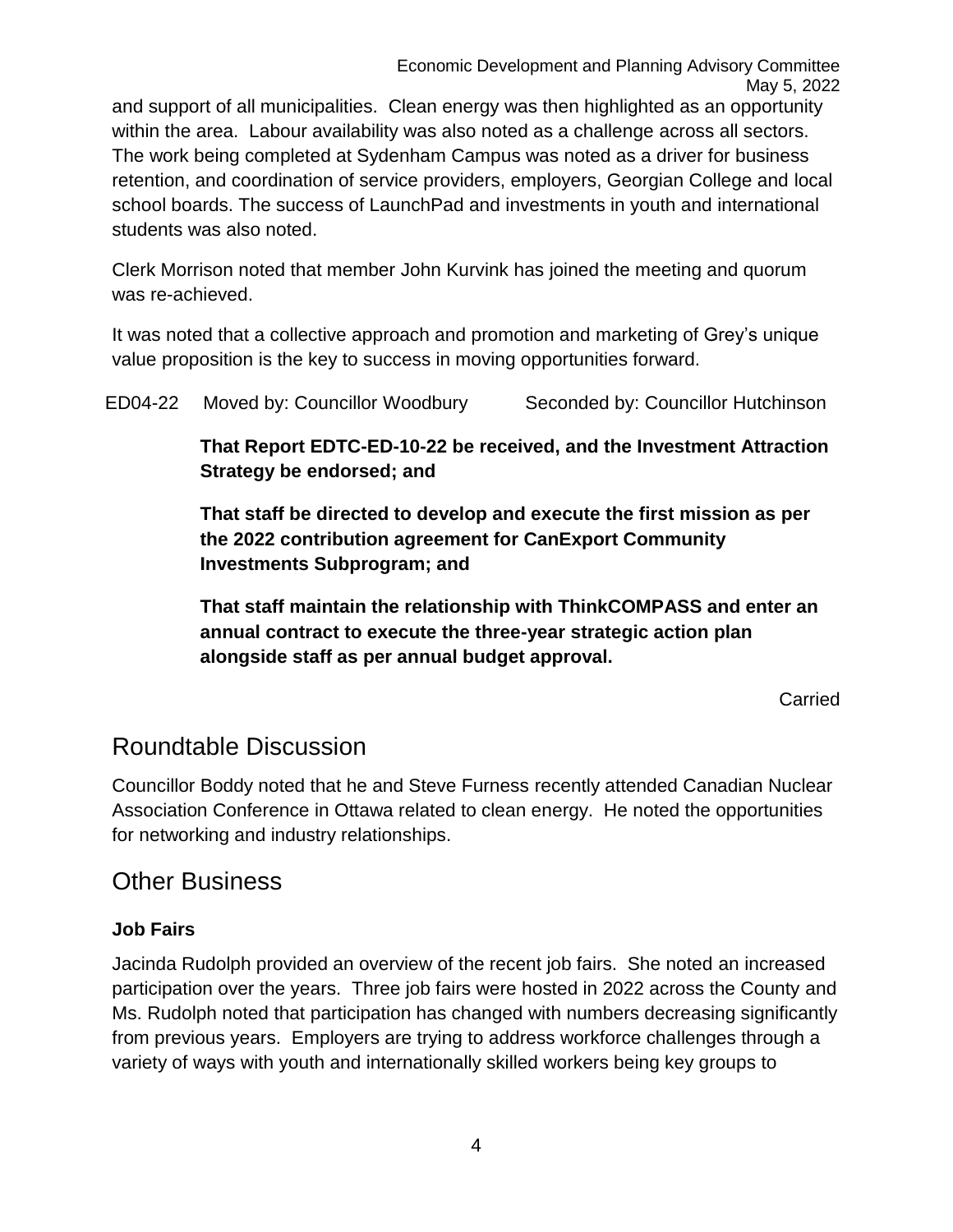#### **Sydenham Campus and Business Enterprise Centre Update**

Steve Furness noted that the pandemic has impacted the timeline of achievements noted in the initial business plan. There are several tenants in the Campus including a childcare, YMCA with a focus on health care, Catapult Grey Bruce, along with increased use of the gym for training opportunities. He also noted that the Bruce Grey Catholic School Board is holding its STEM Skills competition (Science, Technology, Engineering and Math) in May. Mr. Furness noted that efforts are being made to purchase equipment for the fab lab to support ongoing prototyping and training opportunities.

Courtney Miller provided an update on the Business Enterprise Centre noting that this year's numbers are slightly higher than previous years. She noted that staff are seeing more in the early stage of business development, and staff are assisting them in working through their ideas for a business. Starter Company Plus grant programs are underway and she noted that 8-10 grants will be awarded to support business development in 2022. Ms. Miller noted that the Summer Company has only one spot remaining for 2022. Fall plans are underway with in person programming being planned to better support networking among small business owners.

#### **Grey Bruce Local Immigration Partnership Update (GBLIP)**

Deepikaa Gupta provided an update on the GBLIP program. Major focus on social determinants of health and quality of life. The Partnership is working with organizations across Grey and Bruce as well as supporting efforts for Ukrainian families coming to the area with assistance from Immigration, Refugee, and Citizenship Canada. She provided highlights of the work completed including municipal staff training in inclusion and diversity, the development of a training manual, and making Grey County more visible and welcoming. Further information on settlement services relative to Ukrainian families was provided to the committee.

#### **Climate Change Action Plan (CCAP)-Going Green in Grey**

Linda Swanston provided an update that the CCAP was adopted in April 2022 by Grey County Council with a goal of achieving corporate net zero emissions by 2045 and community net zero emissions by 2050. Postcards have been created to spread the word on the CCAP and to provide a summary of the plan as well as a link to the full plan. She highlighted the public input on the plan and noted that stakeholders identified climate change as a key consideration when looking at relocation opportunities. She noted that having infrastructure ready to implement climate change actions was very important.